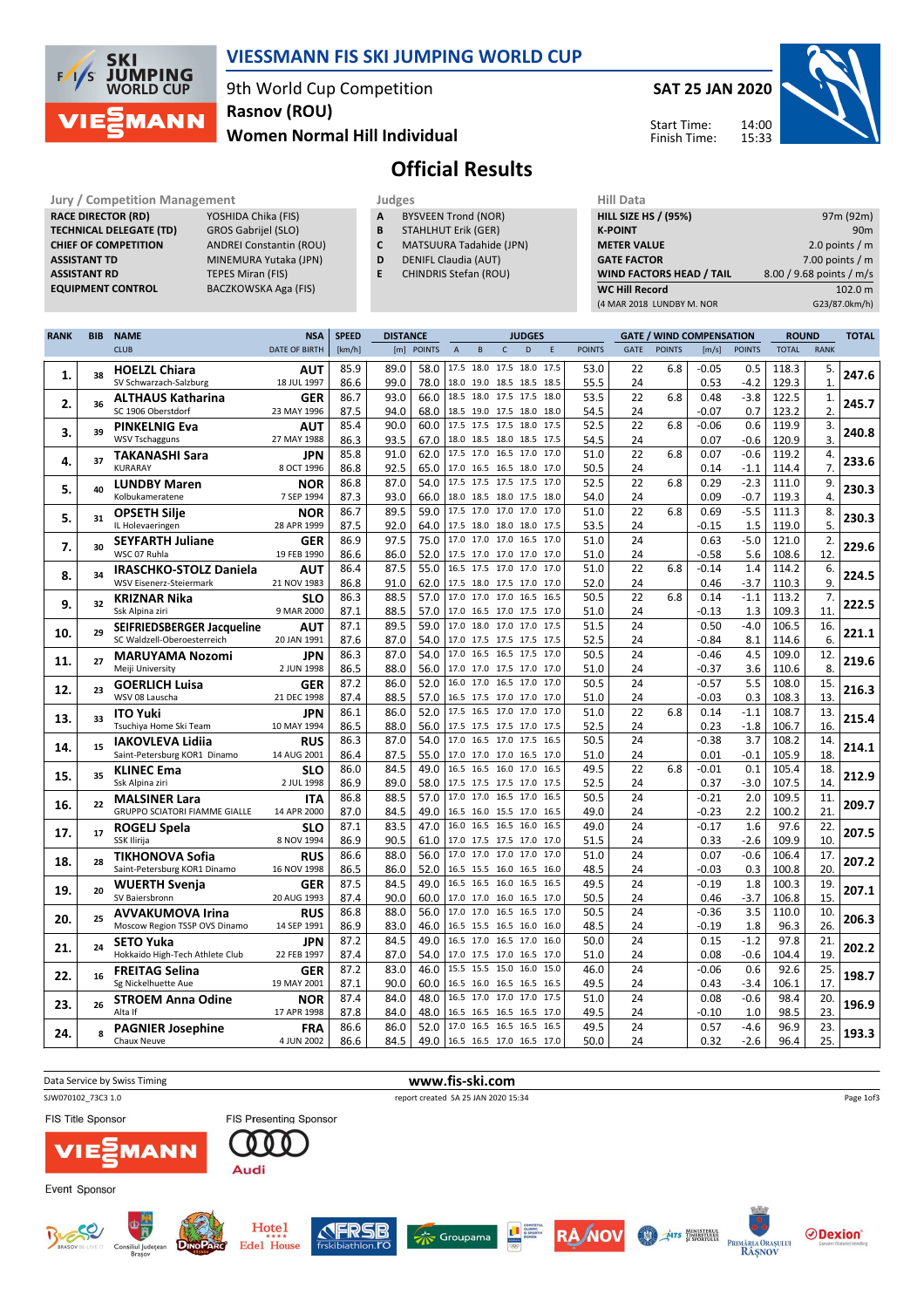

### VIESSMANN FIS SKI JUMPING WORLD CUP

9th World Cup Competition Rasnov (ROU)

Women Normal Hill Individual

SAT 25 JAN 2020

Start Time: Finish Time:



## Official Results

| <b>RANK</b> | <b>BIB</b> | <b>NAME</b>               | <b>NSA</b>           | <b>SPEED</b> | <b>DISTANCE</b> |                                 |   | <b>JUDGES</b> |  |   |  |               |             | <b>GATE / WIND COMPENSATION</b> |                       |               | <b>ROUND</b> |             | <b>TOTAL</b> |
|-------------|------------|---------------------------|----------------------|--------------|-----------------|---------------------------------|---|---------------|--|---|--|---------------|-------------|---------------------------------|-----------------------|---------------|--------------|-------------|--------------|
|             |            | <b>CLUB</b>               | <b>DATE OF BIRTH</b> | [km/h]       |                 | [m] POINTS                      | A | B             |  | D |  | <b>POINTS</b> | <b>GATE</b> | <b>POINTS</b>                   | $\lfloor m/s \rfloor$ | <b>POINTS</b> | TOTAL        | <b>RANK</b> |              |
| 25.         |            | <b>EDER Lisa</b>          | <b>AUT</b>           | 86.3         | 82.0            | 44.0   16.5 16.5 16.0 16.5 16.5 |   |               |  |   |  | 49.5          | 24          |                                 | 0.05                  | $-0.4$        | 93.1         | 24.         | 190.1        |
|             |            | SK Saalfelden             | 12 AUG 2001          | 86.4         | 85.0            | 50.0   16.0 16.5 16.5 16.5 16.5 |   |               |  |   |  | 49.5          | 24          |                                 | 0.31                  | $-2.5$        | 97.0         | 24.         |              |
| 26.         |            | LI Xueyao                 | <b>CHN</b>           | 85.9         | 81.5            | 43.0   16.0 16.0 16.5 16.0 16.0 |   |               |  |   |  | 48.0          | 24          |                                 | $-0.01$               | 0.1           | 91.1         | 27.         | 189.7        |
|             |            | Chinese Ski Association   | 11 APR 1995          | 86.5         | 86.0            | 52.0   15.5 15.5 16.0 16.5 16.0 |   |               |  |   |  | 47.5          | 24          |                                 | 0.11                  | $-0.9$        | 98.6         | 22.         |              |
| 27.         |            | <b>AVOCAT GROS Oceane</b> | <b>FRA</b>           | 86.1         | 77.5            | 35.0   15.0 15.0 15.0 15.0 15.0 |   |               |  |   |  | 45.0          | 24          |                                 | $-1.02$               | 9.9           | 89.9         | 28.         | 183.3        |
|             |            | Annemasse ASPTT           | 23 APR 1997          | 87.1         | 82.5            | 45.0 16.0 16.0 16.0 16.0 15.5   |   |               |  |   |  | 48.0          | 24          |                                 | $-0.04$               | 0.4           | 93.4         | 27.         |              |
| 28.         |            | <b>CLAIR Julia</b>        | <b>FRA</b>           | 86.5         | 82.5            | 45.0   16.0 15.0 15.5 15.0 16.0 |   |               |  |   |  | 46.5          | 24          |                                 | 0.20                  | $-1.6$        | 89.9         | 28.         | 181.8        |
|             |            | Xonrupt                   | 20 MAR 1994          | 86.7         | 81.5            | 43.0 15.5 15.0 16.0 16.0 16.0   |   |               |  |   |  | 47.5          | 24          |                                 | $-0.14$               | 1.4           | 91.9         | 28.         |              |
| 29.         |            | <b>KOMAR Katra</b>        | <b>SLO</b>           | 86.5         | 81.5            | 43.0   16.0 16.5 17.0 16.5 17.0 |   |               |  |   |  | 50.0          | 24          |                                 | 0.44                  | $-3.5$        | 89.5         | 30.         | 178.8        |
|             |            | Ssk Bohinj                | 16 MAY 2001          | 87.1         | 81.0            | 42.0   16.0 16.0 16.5 16.5 16.0 |   |               |  |   |  | 48.5          | 24          |                                 | 0.15                  | $-1.2$        | 89.3         | 29.         |              |
| 30.         |            | <b>VOROS Virag</b>        | <b>HUN</b>           | 86.8         | 85.5            | 51.0   15.5 15.5 15.5 15.5 15.5 |   |               |  |   |  | 46.5          | 24          |                                 | 0.68                  | $-5.4$        | 92.1         | 26.         | 177.5        |
|             |            | Koszegi SE                | 12 JUL 1999          | 87.1         | 82.5            | 45.0 15.0 15.5 15.0 16.0 15.5   |   |               |  |   |  | 46.0          | 24          |                                 | 0.70                  | -5.6          | 85.4         | 30.         |              |

|     |    |                                                                  |                           |      |      |      | not qualified for final round |                          |      |    |         |        |      |     |      |
|-----|----|------------------------------------------------------------------|---------------------------|------|------|------|-------------------------------|--------------------------|------|----|---------|--------|------|-----|------|
| 31. |    | <b>SZWAB Joanna</b><br>AZS Zakopane                              | <b>POL</b><br>17 FEB 1997 | 86.1 | 83.5 | 47.0 |                               | 15.0 15.5 15.0 15.0 15.0 | 45.0 | 24 | 0.55    | $-4.4$ | 87.6 | 31. | 87.6 |
| 32. |    | <b>KYKKAENEN Julia</b><br>KL SkiJumping Team                     | <b>FIN</b><br>17 APR 1994 | 86.3 | 80.0 | 40.0 |                               | 16.0 16.0 16.0 16.5 16.0 | 48.0 | 24 | 0.19    | $-1.5$ | 86.5 | 32. | 86.5 |
| 33. | 21 | <b>REISCH Agnes</b><br>Wsv Isny                                  | <b>GER</b><br>11 OCT 1999 | 87.5 | 74.0 | 28.0 |                               | 15.5 16.0 15.0 15.5 15.5 | 46.5 | 24 | $-1.03$ | 10.0   | 84.5 | 33. | 84.5 |
| 34. |    | <b>RAJDA Kinga</b><br>Ss-R Lzs sokol szczyrk                     | <b>POL</b><br>22 DEC 2000 | 87.0 | 79.5 | 39.0 |                               | 15.0 15.5 14.5 15.0 15.0 | 45.0 | 24 | $-0.04$ | 0.4    | 84.4 | 34. | 84.4 |
| 35. |    | <b>MORAT Lucile</b><br>Courchevel                                | <b>FRA</b><br>15 JUN 2001 | 87.3 | 74.5 | 29.0 |                               | 15.5 15.5 16.0 15.5 15.5 | 46.5 | 24 | $-0.87$ | 8.4    | 83.9 | 35. | 83.9 |
| 36. |    | <b>MALSINER Manuela</b><br><b>GRUPPO SCIATORI FIAMME GIALLE</b>  | <b>ITA</b><br>15 DEC 1997 | 86.8 | 77.5 | 35.0 |                               | 16.0 16.0 16.0 15.5 15.5 | 47.5 | 24 | 0.01    | $-0.1$ | 82.4 | 36. | 82.4 |
| 37. |    | <b>SHPYNEVA Anna</b><br>Saint-Petersburg Sdusshor                | <b>RUS</b><br>3 JAN 2002  | 84.8 | 77.0 | 34.0 |                               | 15.0 14.5 14.5 15.5 15.0 | 44.5 | 24 | $-0.34$ | 3.3    | 81.8 | 37. | 81.8 |
| 38. |    | <b>FORSSTROEM Susanna</b><br>Lahti Ski club                      | <b>FIN</b><br>19 APR 1995 | 85.9 | 71.0 | 22.0 |                               | 16.0 15.5 15.5 15.5 15.5 | 46.5 | 24 | $-1.35$ | 13.1   | 81.6 | 38. | 81.6 |
| 39. |    | TWARDOSZ Anna<br>PKS Olimpijczyk Gilowice                        | <b>POL</b><br>12 APR 2001 | 87.4 | 75.0 | 30.0 |                               | 15.0 15.5 15.5 16.0 15.0 | 46.0 | 24 | 0.08    | $-0.6$ | 75.4 | 39. | 75.4 |
| 40. | 11 | <b>RUNGGALDIER Elena</b><br><b>GRUPPO SCIATORI FIAMME GIALLE</b> | <b>ITA</b><br>10 JUL 1990 | 85.7 | 69.5 | 19.0 |                               | 15.5 15.5 15.5 15.0 15.5 | 46.5 | 24 | 0.12    | $-1.0$ | 64.5 | 40. | 64.5 |